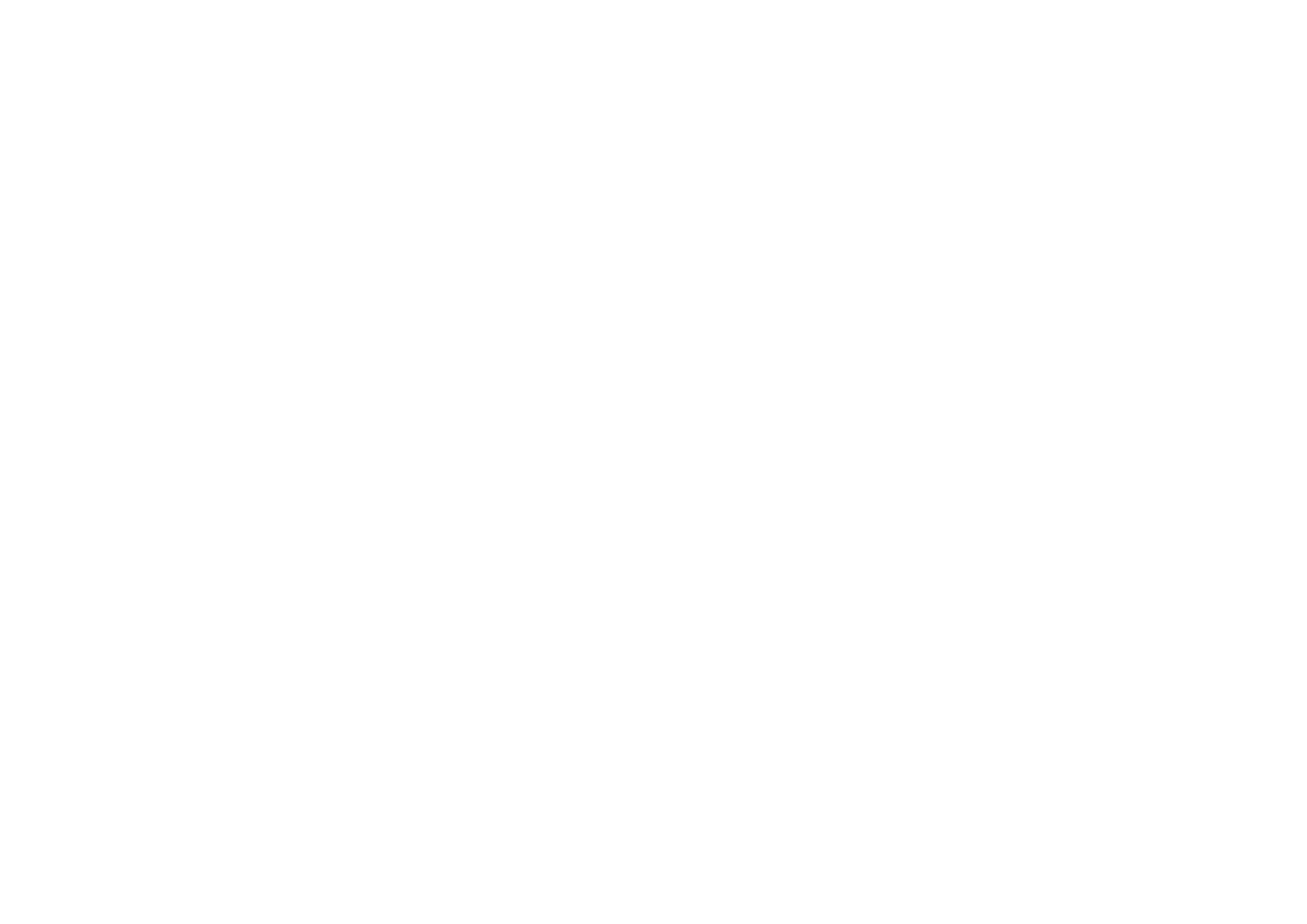## **4.0 Regulation 14 Consultation Responses**

 4.1 The NDP Regulation at Regulation 14 requires that the pre-submission Plan is taken to consultation by the Parish Council. This is a formal statutory consultation period of 6 weeks with the statutory bodies, stakeholders, the Local Planning Authority and the community. It then requires the Parish Council to consider those representations received and whether any further changes may be required because of these. The Reg.14 Pre-submission consultation and publicity was from 16th January to 28th February 2018. Three exhibitions were held:

Fri  $19<sup>th</sup>$  Jan 2018 – St Georges Church, alongside their regular coffee morning. 9-11am Sat  $3^{rd}$  Feb 2018 – Crowhurst Village Hall, alongside the monthly village market. 10-2pm Sun  $18<sup>th</sup>$  Feb 2018 – Crowhurst Village Hall. 10-4pm.

 These were advertised by banners in the village and by flyer to every household in the Parish. The plan with all its supplementary and background information was also available on the NP website at <u>http://www.crowhurstneighbourhoodplan.org/</u> and via the Rother DC website. A hardcopy of the main document was available in St Georges Church.

Statutory bodies and other stakeholders (listed in Appendix 1) were emailed to invite them to comment on the draft plan.

 $42$ Figure 3 below sets out the comments received and the response.

.